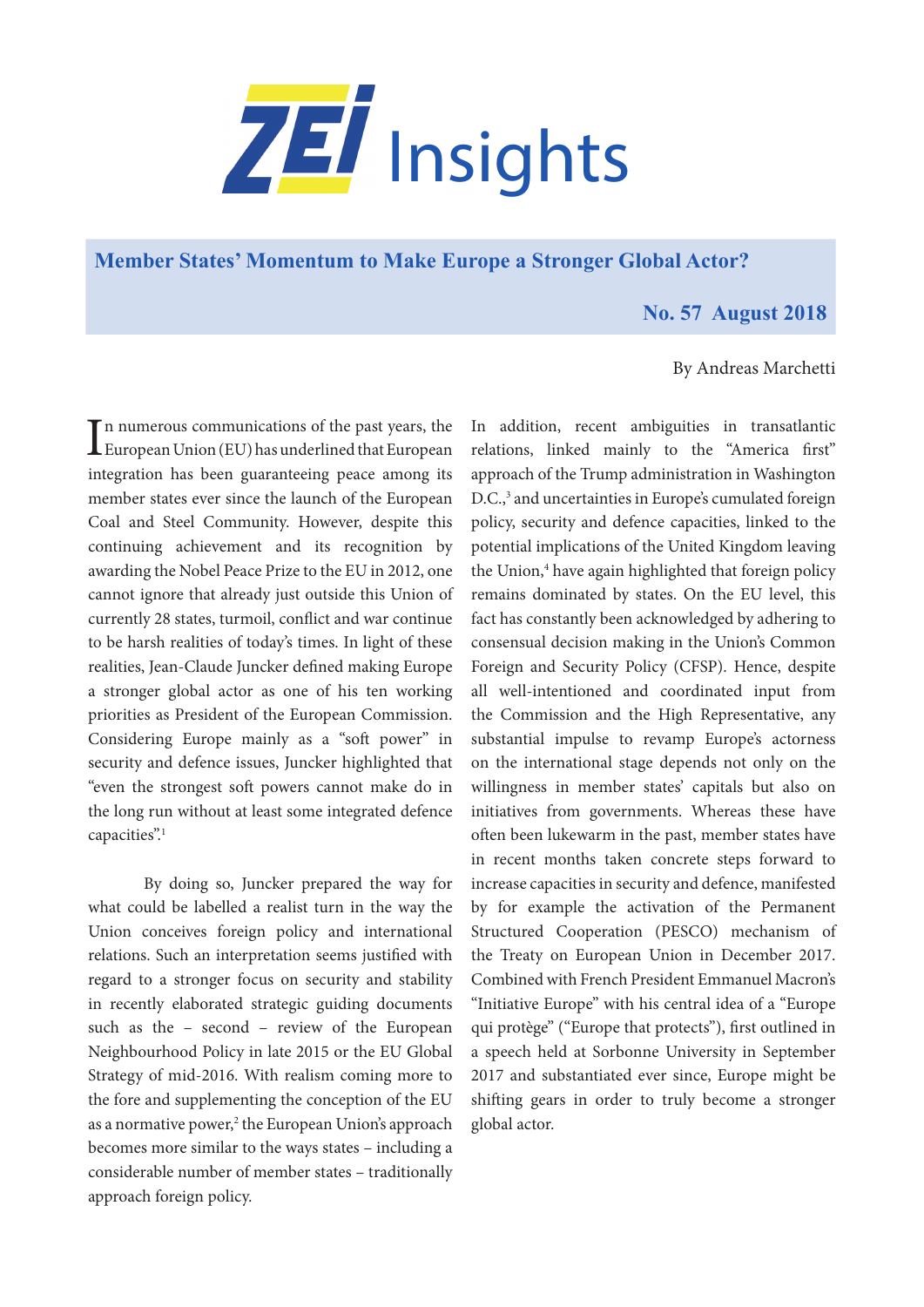Much will depend on the next months prior to the elections to the European Parliament. Macron is determined to deliver on his European ambitions and appears convinced of his analysis that in today's world, Europeans can only act sovereignly, if they act together – and not if they stick to a formal understanding of state sovereignty. This idea of what could be called factual sovereignty, reappears in numerous speeches and initiatives of the French President and – despite being counter-intuitive to the tradition of "grandeur" in French foreign policy – is well compatible with the traditional French understanding of Europe as a power multiplier. It therefore comes unsurprisingly, that Macron actually made more references to Europe than to France when addressing French ambassadors at their annual meeting in Paris on 27 August 2018.<sup>5</sup>

One of the central deductions of Macron's reasoning concerns the international order by and large: With post World War II multilateralism currently being in crisis and particularly the United States (US) "turning it's back on this common history", it is up to Europe and up to France, to uphold and promote non-hegemonic multilateral cooperation as a pacifying framework to respond to the challenges of today and tomorrow. As hitherto existing alliances seem weakened, the construction of new alliances should be sought and even "alliances of circumstance" should be accepted, a terminology strongly mirroring the former US vocabulary of "coalitions of the willing".

Within Europe, this multilateral paradigm translates into Macron's ambition to build up "strategic autonomy" for Europe, implying not only to think along traditional lines and alliances, but to actively and constructively engage with all Europeans, including Russia. Despite continuing differences, divisions and disputes, particularly when it comes to the European Union's eastern flank and neighbourhood, coinciding with parts of what Russia considers its "near abroad", Macron underlines the need of a "strategic partnership"

with Russia. Whereas the EU Global Strategy pleads for "principled pragmatism", the way Macron intends to ensure Europe's "strategic autonomy" by actively engaging with Russia $6 -$  thereby recalling the Gaullist approach of dealing and perceiving Russia during the Cold War<sup>7</sup> – can be understood as strategic pragmatism. This goes hand in hand with the aforementioned steps to enhance European capacities in security and defence.

As a single voice and ambition, the initiatives of the French President would surely not become the game changer to boost Europe's international actorness. However, Macron's visions are resonated by other governments in Europe. This is particularly true for Germany that first lagged behind in providing a timely response to Macron's "Initiative Europe" due to the unexpectedly long process to build a coalition after parliamentary elections in September 2017. With the formation of a proper government taking up to March 2018, German Chancellor Angela Merkel has only recently been able to substantially affirm Germany's willingness to join France in advancing the European reform debate. Despite different priorities and schedules, both governments have increasingly acted in concert again, culminating inter alia in the bilateral Meseberg Declaration, elaborated in June 2018.8 In addition, German Foreign Minister Heiko Maas appears to have closely followed up on Macron's analysis, deductions and even wording: In a speech delivered at the German Conference of Ambassadors on 27 August 2018, Maas calls for the construction of a "sovereign and strong Europe" and underlines, with reference to the United States, the "importance of international organisations".<sup>9</sup>

If not coordinated, it is a noteworthy coincidence that Maas addresses ambassadors in Berlin the same day Macron holds his speech in Paris, highlighting the connectivity of debates across Europe. However, these debates will have to be substantiated to

ZEI Insights are part of the Research Project - Governance and Regulation in the EU: [The Future of Europe](https://www.zei.uni-bonn.de/research/governance-and-regulation?set_language=en)

ZEI Insights provide commentary and critical analysis on governance and regulation issues related to the future of the European Union. Authors are responsible for their own views.